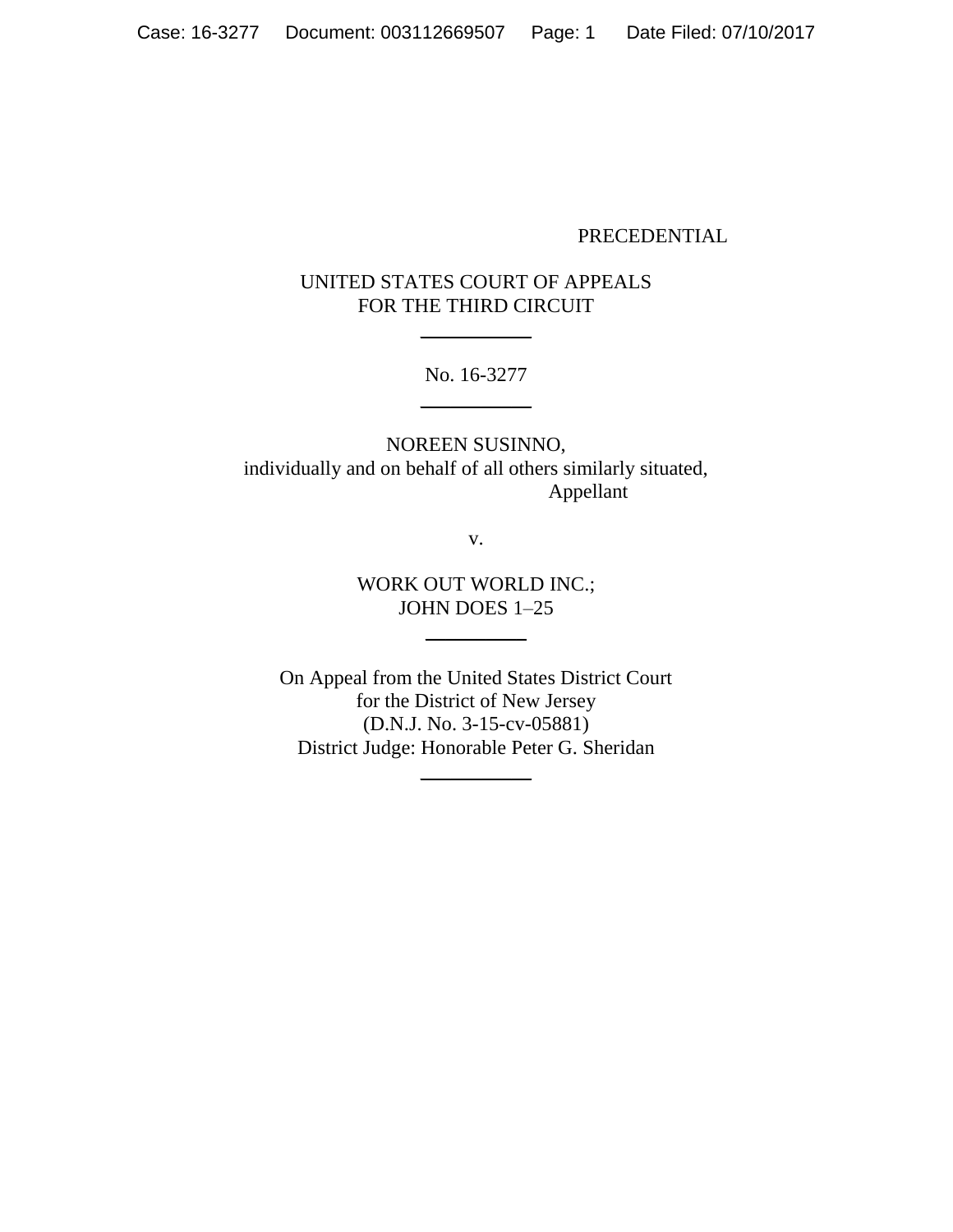## Argued March 8, 2017 Before: HARDIMAN and KRAUSE, *Circuit Judges*, and STENGEL, *District Judge*. \*

# (Filed:July 10, 2017)

Keith J. Keogh Timothy J. Sostrin [Argued] Keogh Law 55 West Monroe Street, Suite 3390 Chicago, IL 60603

Yitzchak Zelman Ari H. Marcus Marcus & Zelman 1500 Allaire Avenue, Suite 101 Ocean, NJ 07712 *Counsel for Appellant*

Joshua S. Bauchner [Argued] Michael H. Ansell Ansell Grimm & Aaron 365 Rifle Camp Road Woodland Park, NJ 07424 *Counsel for Appellees*

<sup>\*</sup> The Honorable Lawrence F. Stengel, United States District Judge for the Eastern District of Pennsylvania, sitting by designation.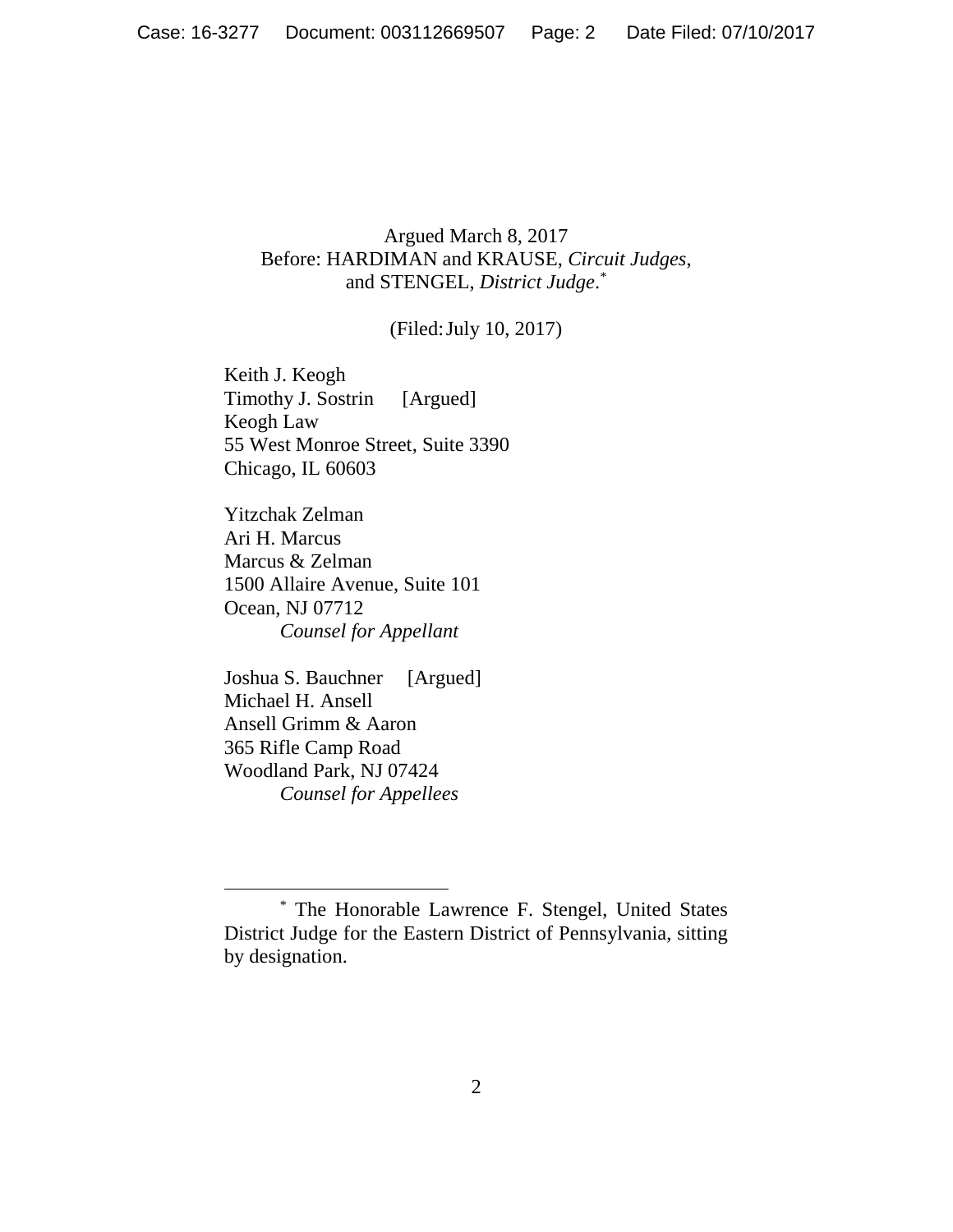Andrew J. Pincus [Argued] Mayer Brown 1999 K Street, N.W. Washington, DC 20006 *Counsel for Amicus Chamber of Commerce in Support of Appellees*

Brian Melendez Dykema Gossett 4000 Wells Fargo Center 90 South Seventh Street Minneapolis, MN 55402 *Counsel for Amicus ACA International in Support of Appellees*

### OPINION OF THE COURT \_\_\_\_\_\_\_\_\_\_\_\_

 $\frac{1}{2}$ 

HARDIMAN, *Circuit Judge*.

Noreen Susinno appeals the District Court's order dismissing her Telephone Consumer Protection Act (TCPA) claim against Work Out World Inc. for lack of subject matter jurisdiction. Because the TCPA provides Susinno with a cause of action, and her alleged injury is concrete, we will reverse the order of the District Court and remand for further proceedings.

I

Susinno alleged that on July 28, 2015, she received an unsolicited call on her cell phone from a fitness company called Work Out World (WOW). Susinno did not answer the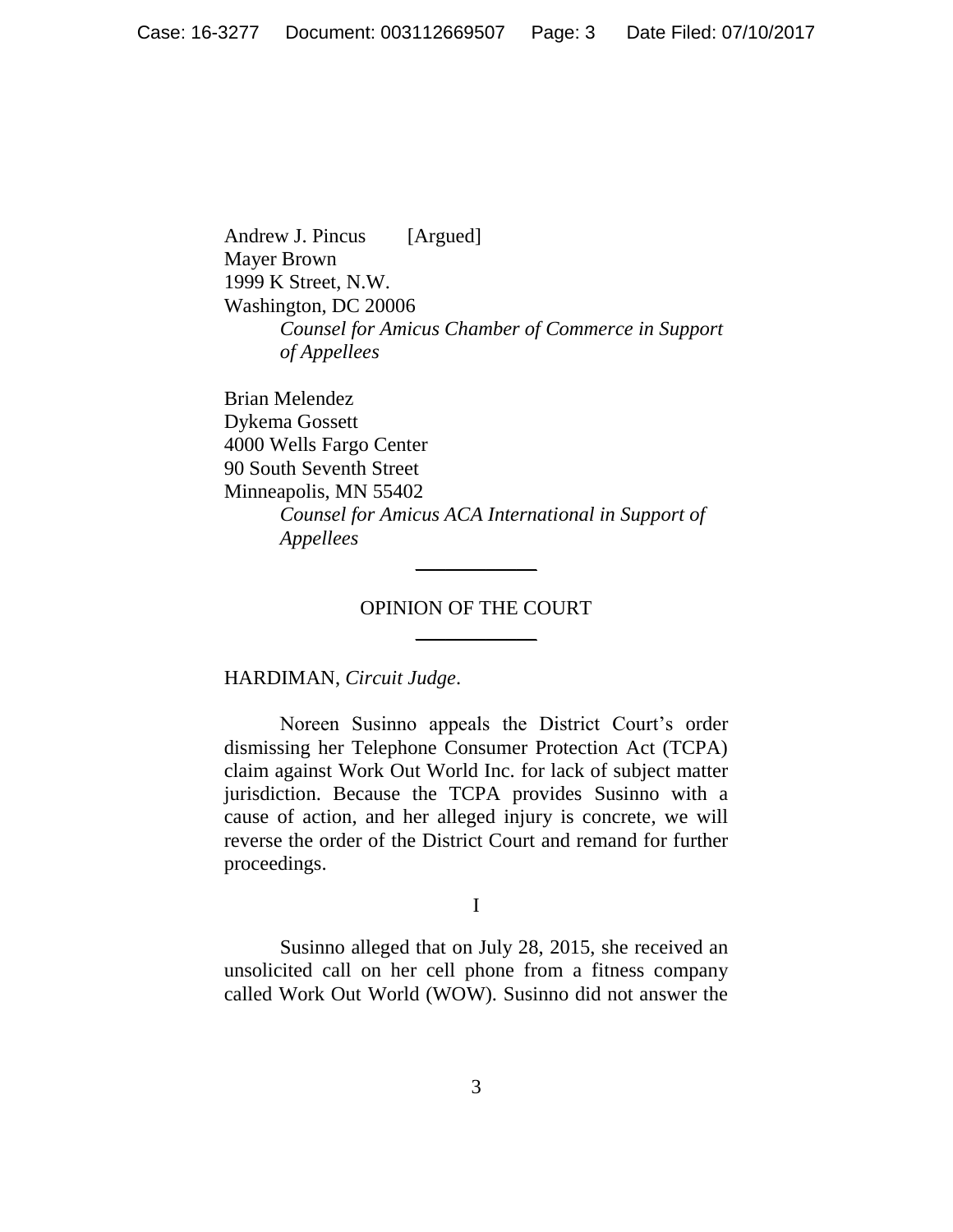call, so WOW left a prerecorded promotional offer that lasted one minute on her voicemail.

Susinno filed a complaint in the United States District Court for the District of New Jersey claiming WOW's phone call and message violated the TCPA's prohibition of prerecorded calls to cellular telephones, 47 U.S.C. § 227(b)(1)(A)(iii). WOW moved to dismiss Susinno's complaint for lack of subject matter jurisdiction.

The District Court granted WOW's motion to dismiss. Its decision was based on two conclusions: (1) a single solicitation was not "the type of case that Congress was trying to protect people against," App. 38, and (2) Susinno's receipt of the call and voicemail caused her no concrete injury. Susinno filed this timely appeal.

#### II

The District Court had jurisdiction under 28 U.S.C. § 1331. We have appellate jurisdiction under 28 U.S.C. § 1291.

Our review of an order dismissing a complaint for lack of subject matter jurisdiction is plenary, *McCann v. Newman Irrevocable Tr.*, 458 F.3d 281, 286 (3d Cir. 2006), as is our review of questions of statutory interpretation, *United States v. Zavrel*, 384 F.3d 130, 132 (3d Cir. 2004). "To survive a motion to dismiss, a complaint must contain sufficient factual matter, accepted as true, to 'state a claim to relief that is plausible on its face.'" *Ashcroft v. Iqbal*, 556 U.S. 662, 678 (2009) (citation omitted).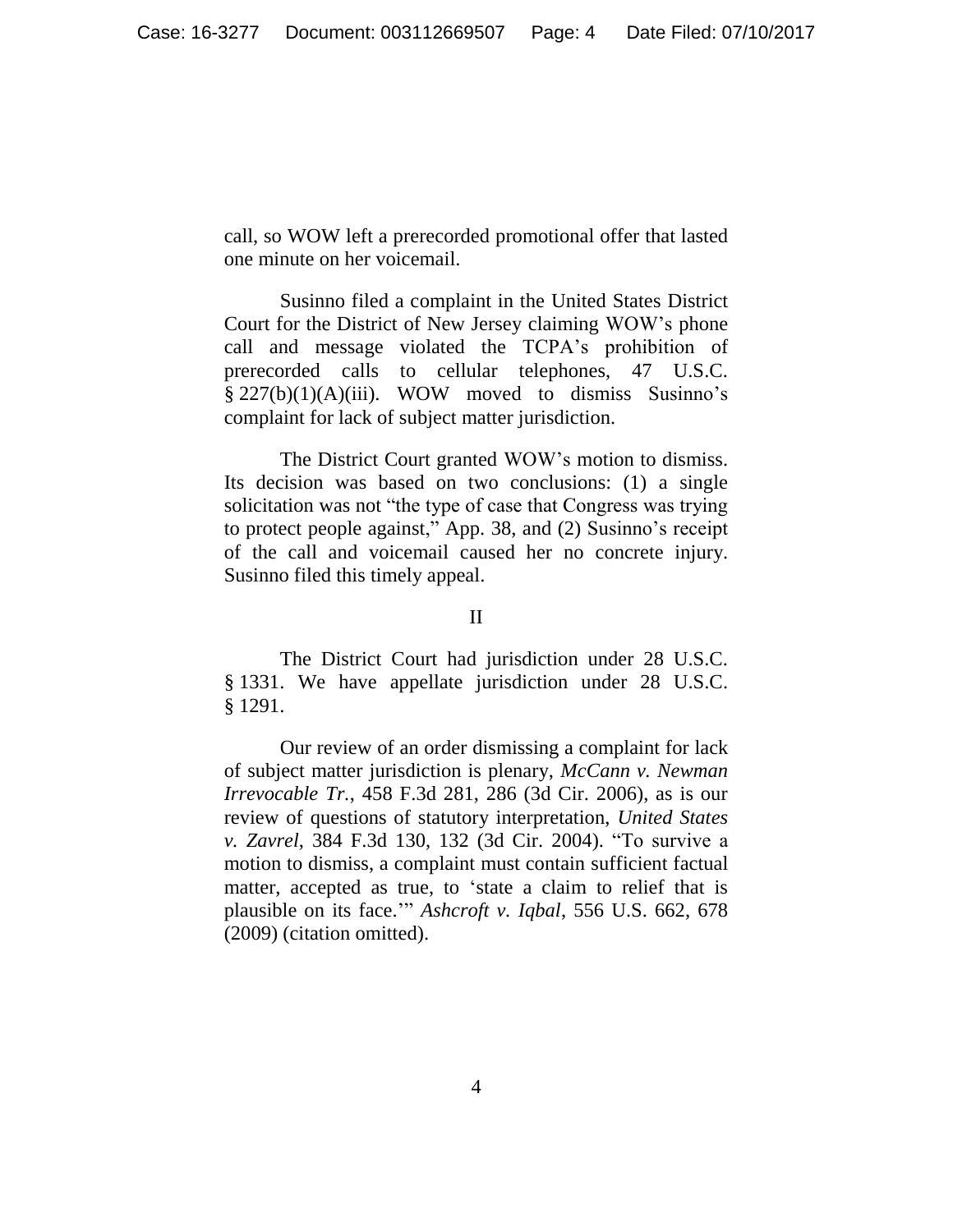III

This appeal poses two distinct questions: Does the TCPA prohibit the conduct alleged by Susinno? And if it does, is the harm alleged sufficiently concrete for Susinno to have standing to sue under Article III of the United States Constitution?

A

The TCPA provides consumers with a private right of action for certain prohibited uses of automated telephone equipment. 47 U.S.C. § 227(b)(3). WOW argues that the TCPA does not prohibit a single prerecorded call to a cell phone if the phone's owner was not charged for the call. Susinno claims that it does.

"As in all cases of statutory interpretation, our inquiry begins with the language of the statute and focuses on Congress' intent." *United States v. Abbott*, 574 F.3d 203, 206 (3d Cir. 2009). The relevant text of the TCPA reads:

It shall be unlawful for any person within the United States . . .

(A) to make any call (other than a call made for emergency purposes or made with the prior express consent of the called party) using any automatic telephone dialing system or an artificial or prerecorded voice . . .

> (iii) to any telephone number assigned to a paging service, cellular telephone service,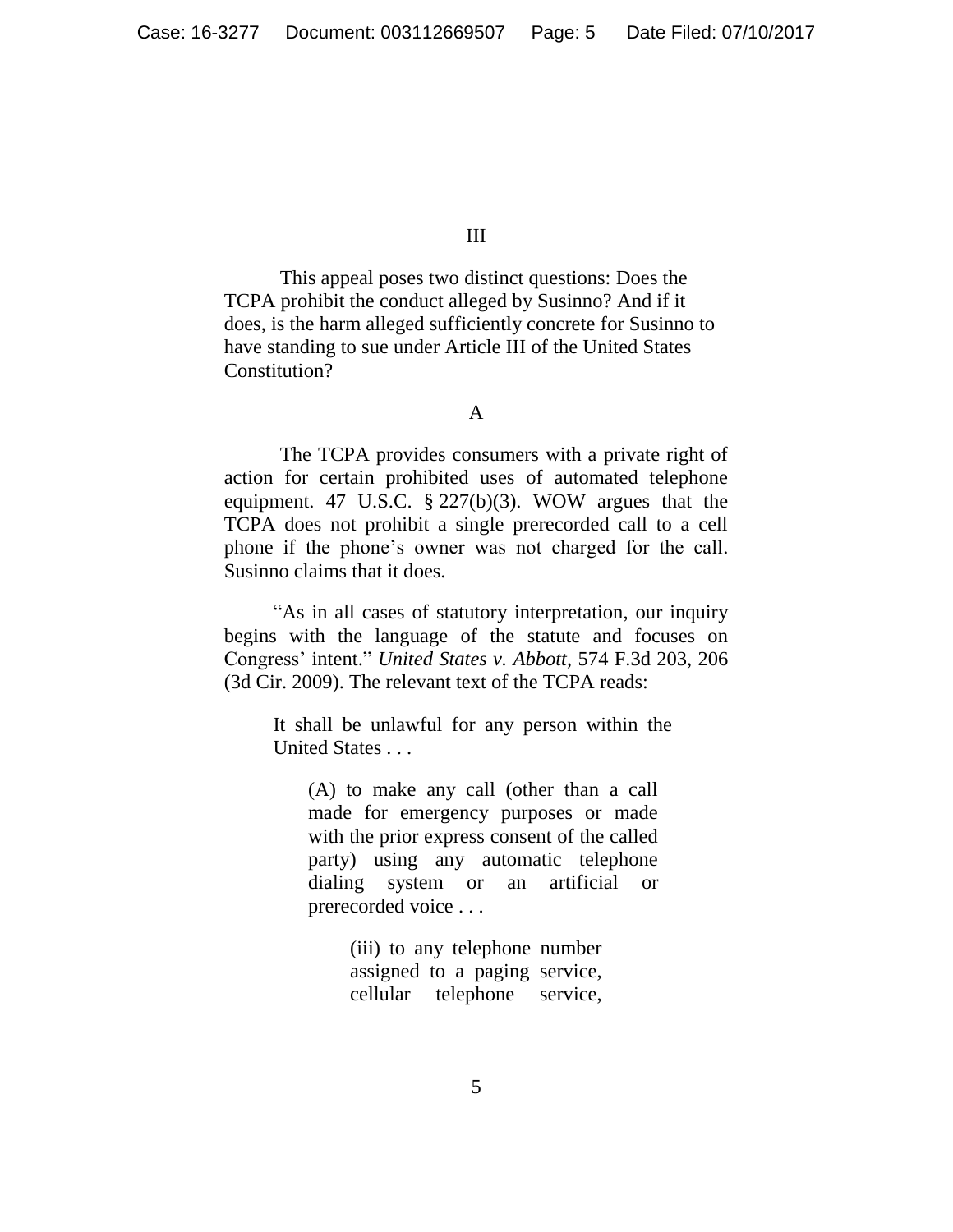specialized mobile radio service, or other radio common carrier service, or any service for which the called party is charged for the call . . . .

#### 47 U.S.C. § 227(b)(1).

WOW argues that the structure of this provision limits the scope of "cellular telephone service" to cell phone services where "the called party is charged for the call." WOW Br. 15 (emphasis omitted) (quoting 47 U.S.C. §  $227(b)(1)(A)(iii)$ . According to WOW, when Congress prohibited prerecorded calls to cell phones in the TCPA, it primarily was concerned with the cost of those calls. *See*  WOW Br. 2, 4–5 (quoting the House and Senate reports for the TCPA).

WOW's reading of section 227(b)(1) is strained. As the Court of Appeals for the Eleventh Circuit explained: "[t]he rule of the last antecedent requires the phrase 'for which the called party is charged for the call,'  $\left| \text{in } \S \right|$  $227(b)(1)$ , 'to be applied to the words or phrase immediately preceding (i.e. "any service"), and not to be construed as extending to or including others more remote.'" *Osorio v. State Farm Bank, F.S.B.*, 746 F.3d 1242, 1257 (11th Cir. 2014) (citation and alterations omitted).

But even apart from the grammatical analysis, we think another provision of the TCPA decisively rebuts WOW's reading of the statute. Section 227(b)(2)(C) provides that the Federal Communications Commission (FCC):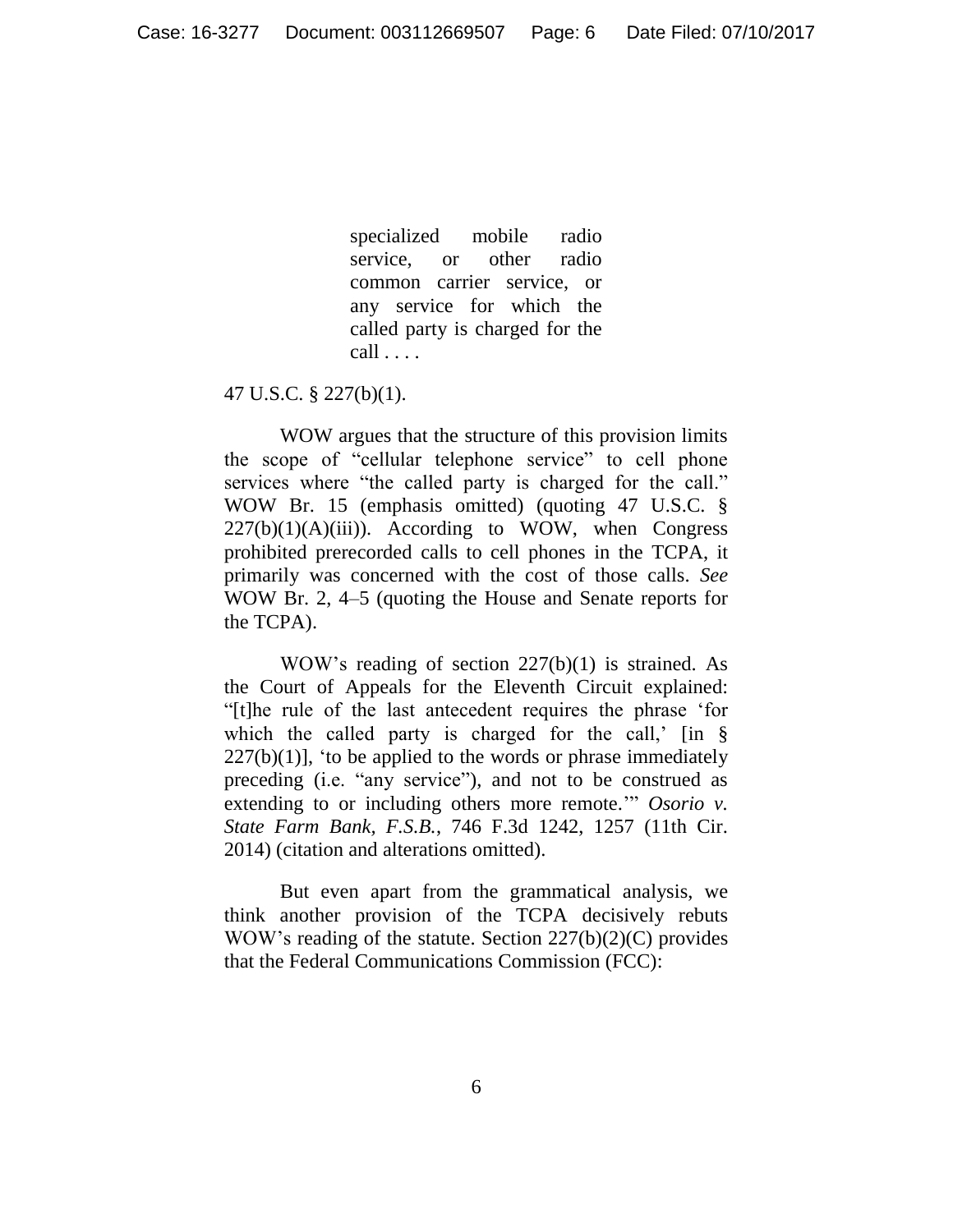may, by rule or order, exempt from the requirements of paragraph  $(1)(A)(iii)$  of this subsection calls to a telephone number assigned to a cellular telephone service that are not charged to the called party, subject to such conditions as the Commission may prescribe as necessary in the interest of the privacy rights this section is intended to protect.

If it were the case (as WOW suggests) that cell phone calls not charged to the recipient were not covered by the general prohibition, there would have been no need for Congress to grant the FCC discretion to exempt some of those calls. We also think it significant that this section states "calls to a [cell phone] . . . not charged to the called party" can implicate "privacy rights" that Congress "intended to protect," even if the phone's owner is not charged for the call. 47 U.S.C.  $§$  227(b)(2)(C).

WOW notes that the statute's congressional findings refer to "residential telemarketing practices" and "calls to the home." *See* Telephone Consumer Protection Act of 1991, Pub. L. 102–243, § 2, 105 Stat. 2394 (1991). Although it is true that the TCPA placed particular emphasis on intrusions upon the privacy of the home in 1991, this expression of particular concern for residential calls does not limit—either expressly or by implication—the statute's application to cell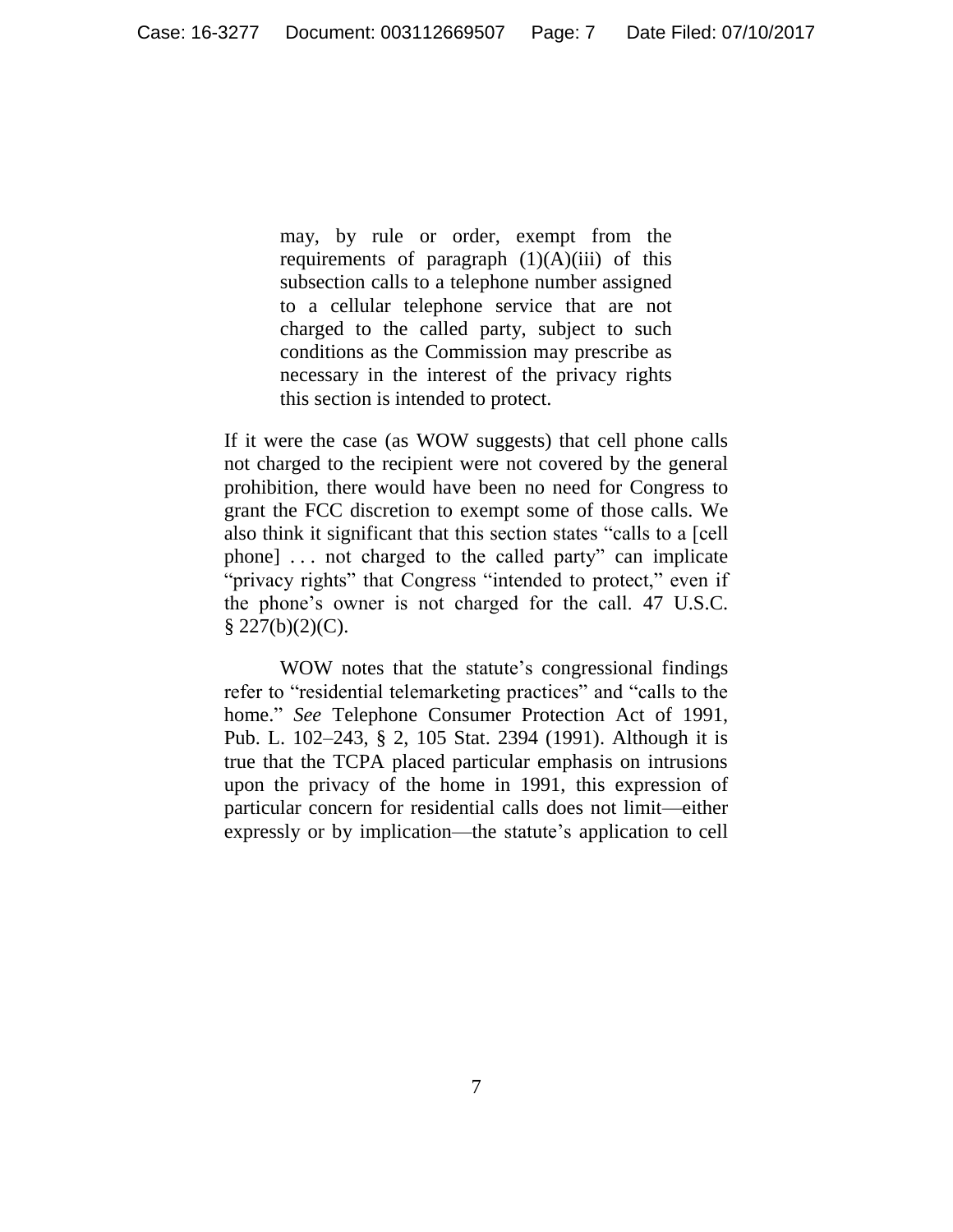phone calls. Accordingly, the TCPA provides Susinno a cause of action for the conduct she alleged.<sup>1</sup>

## B

### 1

We turn next to the question of whether Susinno has alleged a sufficiently concrete injury to establish constitutional standing to sue. This issue implicates the Supreme Court's recent decision in *Spokeo, Inc. v. Robins*, 136 S. Ct. 1540 (2016). There, the Court considered Thomas Robins's claim that Spokeo, the "people search engine," violated the Fair Credit Reporting Act (FCRA) by disseminating inaccurate information about his creditworthiness. 136 S. Ct. at 1544. Spokeo stated inaccurately that Robins "is married, has children, is in his 50's, has a job, is relatively affluent, and holds a graduate degree." *Id.* at 1546. Although these inaccuracies did not have an obvious negative effect on Robins's creditworthiness, the Court of Appeals for the Ninth Circuit held that an

<sup>&</sup>lt;sup>1</sup> Amicus ACA International argues that to impose liability under § 227(b)(1) where the cell phone's owner isn't charged for the call constitutes a violation of due process. This argument was not raised by WOW, and even if it had been, we would not find the TCPA void for vagueness where, as here, it neither "fails to provide people of ordinary intelligence a reasonable opportunity to understand what conduct it prohibits," nor "authorizes or even encourages arbitrary and discriminatory enforcement." *United States v. Stevens*, 533 F.3d 218, 249 (3d Cir. 2008) (citation omitted).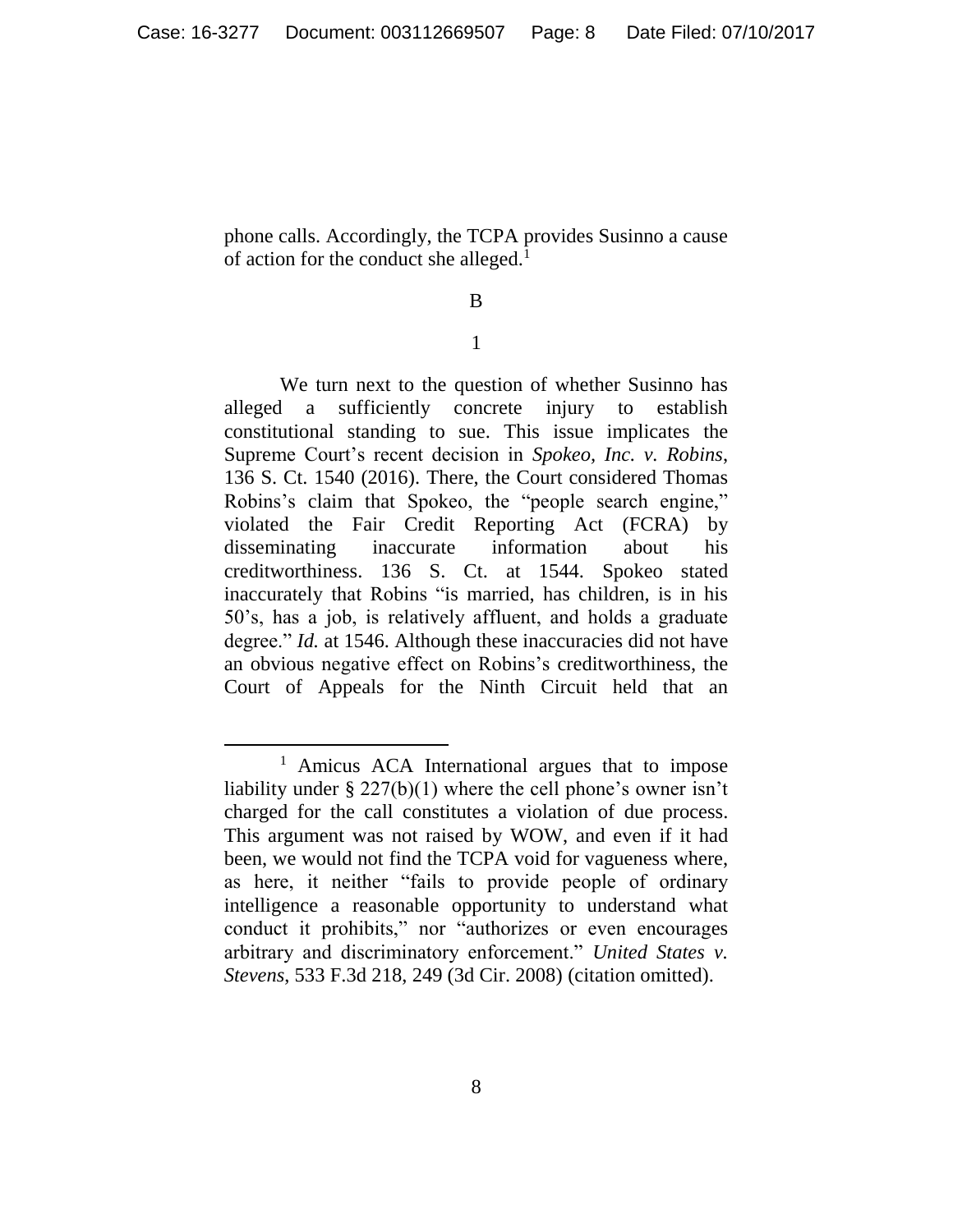individualized violation of a statutory right always constitutes an injury sufficient to confer standing. *Id.*

The Supreme Court vacated the decision of the Ninth Circuit, clarifying that "Article III standing requires a concrete injury even in the context of a statutory violation." *Id.* at 1549. Significantly for this appeal, the Court also noted that "intangible injuries can nevertheless be concrete." *Id.* To determine whether an intangible injury is concrete, the Court explained that "both history and the judgment of Congress play important roles." *Id.* As for the historical inquiry, "it is instructive to consider whether an alleged intangible harm has a close relationship to a harm that has traditionally been regarded as providing a basis for a lawsuit in English or American courts." *Id.* The Supreme Court also recognized that Congress may elevate certain intangible harms "to the status of legally cognizable injuries," even if those injuries "were previously inadequate in law." *Id.* (citation omitted); *see also id.* (explaining that "because Congress is well positioned to identify intangible harms that meet minimum Article III requirements, its judgment is also instructive and important," but that this "does not mean that a plaintiff automatically satisfies the injury-in-fact requirement whenever a statute grants a person a statutory right").

In *In re Horizon Healthcare Services Inc. Data Breach Litigation*, 846 F.3d 625 (3d Cir. 2017), we applied *Spokeo* to a claim for inadequate protection of personal information in violation of the FCRA. Despite no allegation "that the information was actually used to [the plaintiffs'] detriment," we held that "[i]n light of the congressional decision to create a remedy for the unauthorized transfer of personal information, a violation of [the] FCRA gives rise to an injury sufficient for Article III standing purposes." *Id.* at 629.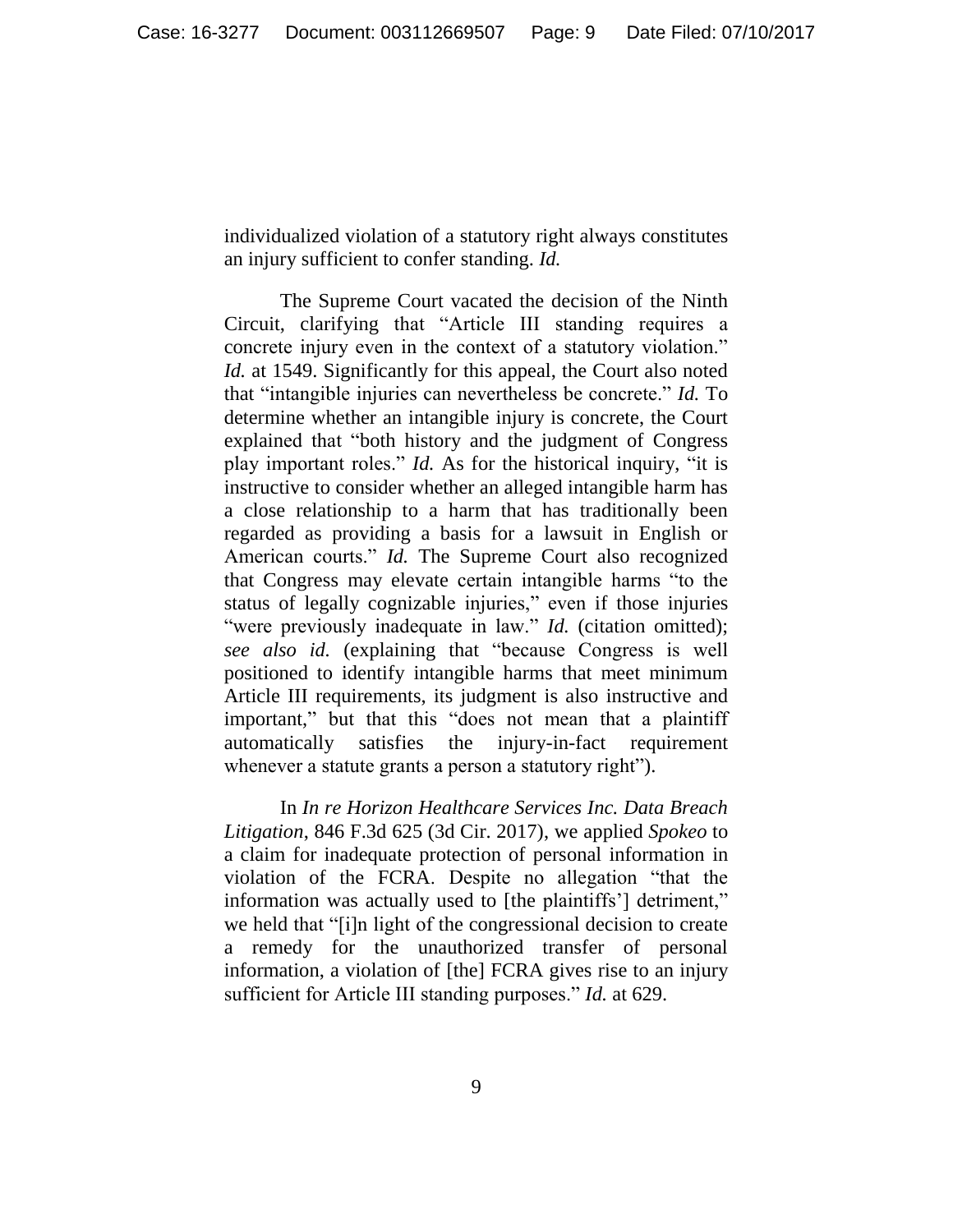While we recognized that *Spokeo* teaches that "there are some circumstances where the mere technical violation of a procedural requirement of a statute cannot, in and of itself, constitute an injury in fact," we found "no occasion to consider" the "limiting circumstances . . . not defined in *Spokeo*." *Id.* at 638. We reached this conclusion for two reasons. First, plaintiffs in *Horizon* alleged "the very injury that [the] FCRA is intended to prevent." *Id.* at 640. Second, "the 'intangible harm' that [the] FCRA seeks to remedy 'has a close relationship to a harm [i.e. invasion of privacy] that has traditionally been regarded as providing a basis for a lawsuit in English or American courts.'" *Id.* at 639–40 (alterations in original) (quoting *Spokeo*, 136 S. Ct. at 1549).<sup>2</sup> This close relationship existed even though the conduct alleged would not have "give[n] rise to a cause of action under common law." *Id.* at 639.

2

We summarize *Horizon*'s rule as follows. When one sues under a statute alleging "the very injury [the statute] is intended to prevent," and the injury "has a close relationship to a harm . . . traditionally . . . providing a basis for a lawsuit in English or American courts," a concrete injury has been pleaded. *Id.* at 639–40. We do not, and need not, conclude

<sup>2</sup> *Horizon* thus forecloses the argument by amicus Chamber of Commerce that *Spokeo* disallows any "claim based on privacy concerns" on the grounds that only "harms recognized *at the time of the founding* [are] sufficient to support a lawsuit." Chamber Br. 13–14 (emphasis in original).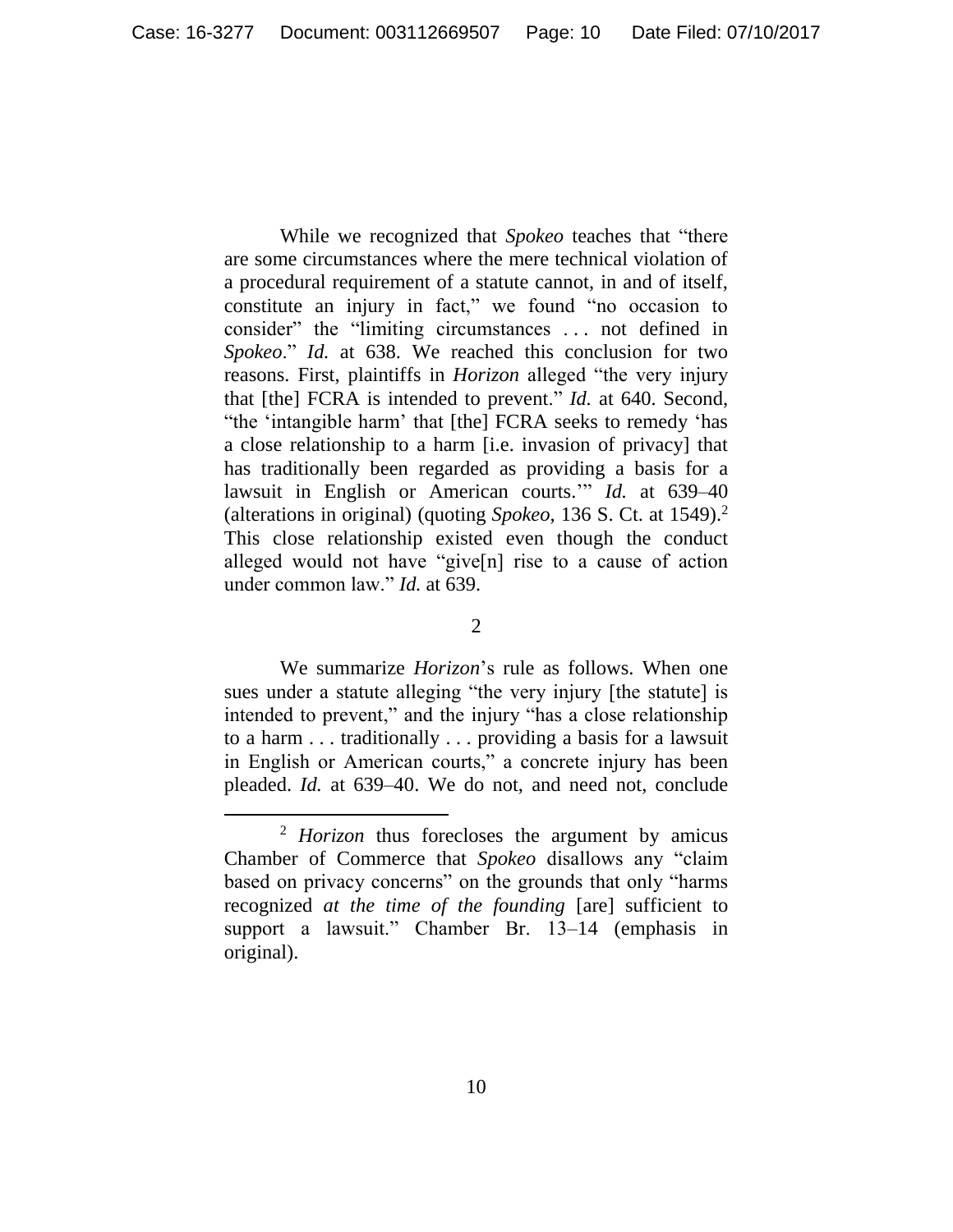that intangible injuries falling short of this standard are never concrete. *See Horizon*, 846 F.3d at 638 (declining to determine minimum standard of concreteness where unnecessary to decide case). Rather, we simply observe that all intangible injuries that meet this standard *are* concrete.

Applying *Horizon*'s standard to the facts of this appeal, we conclude that the injuries alleged by Susinno are concrete for two reasons.

First, Congress squarely identified this injury. The TCPA addresses itself directly to single prerecorded calls from cell phones, and states that its prohibition acts "in the interest of  $\lceil \cdot \rceil$  privacy rights." 47 U.S.C. § 227(b)(2)(C). The congressional findings in support of the TCPA likewise refer to complaints that "automated or prerecorded telephone calls are a nuisance [and] . . . an invasion of privacy." Pub. L. 102– 243, § 2. We therefore agree with Susinno that in asserting "nuisance and invasion of privacy" resulting from a single prerecorded telephone call, her complaint asserts "the very harm that Congress sought to prevent," arising from prototypical conduct proscribed by the TCPA. App. 11 (First Amended Complaint); *see also Van Patten v. Vertical Fitness Grp., LLC*, 847 F.3d 1037, 1043 (9th Cir. 2017) (finding two unwanted text messages constituted a concrete injury under the TCPA, as they "present the precise harm and infringe the same privacy interests Congress sought to protect").

Having determined that the amended complaint pleaded an injury Congress aimed to prevent, we turn next to the historical inquiry. We think Susinno has satisfied this test as well. As we said in *Horizon*, a close relationship does not require that the newly proscribed conduct would "give rise to a cause of action under common law." 846 F.3d at 639. But it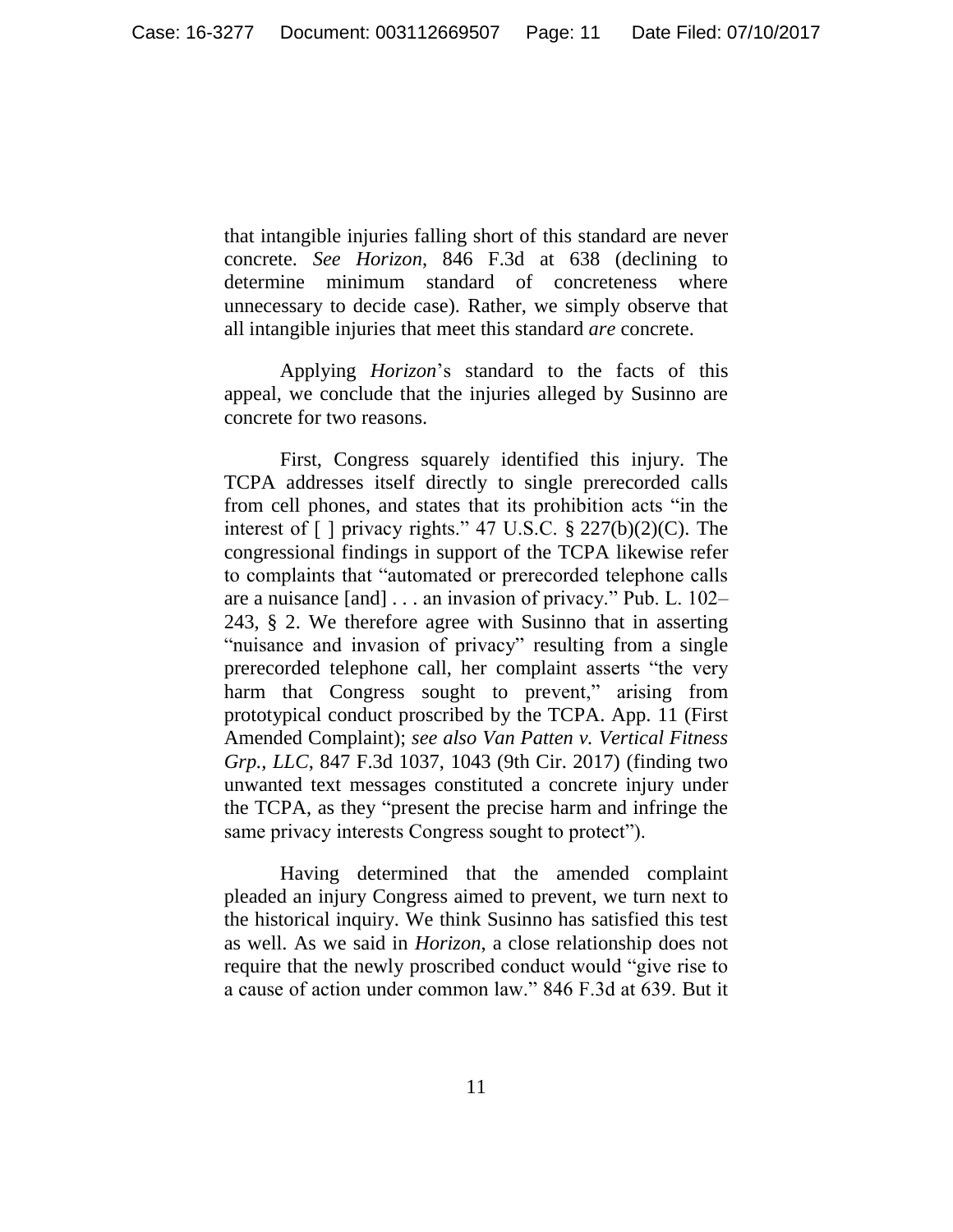does require that newly established causes of action protect essentially the same interests that traditional causes of action sought to protect. The Court of Appeals for the Ninth Circuit has opined that TCPA claims closely relate to traditional claims for "invasions of privacy, intrusion upon seclusion, and nuisance [which] have long been heard by American courts." *Van Patten*, 847 F.3d at 1043. In our view, intrusion upon seclusion best fits the facts of this case.

Traditionally, a plaintiff's "privacy is invaded" for the purpose of an intrusion upon seclusion claim by telephone calls "only when [such] calls are repeated with such persistence and frequency as to amount to . . . hounding." Intrusion upon Seclusion, Restatement (Second) of Torts § 652B, cmt d (1977). The Second Restatement suggests that because "two or three" calls would not be "highly offensive to the ordinary reasonable [person]," they traditionally would provide no cause of action. *Id.* Yet when Congress found that "[u]nsolicited telemarketing phone calls or text messages, by their nature, invade the privacy and disturb the solitude of their recipients," *Van Patten*, 847 F.3d at 1043, it sought to protect the same interests implicated in the traditional common law cause of action.<sup>3</sup> Put differently, Congress was

<sup>&</sup>lt;sup>3</sup> We agree with the Chamber of Commerce that a party does not satisfy the concreteness analysis "simply by appending the word 'privacy' to her allegation." Chamber Br. 14. But intrusion upon seclusion is a well-recognized subset of common law invasion of privacy. *See Wilcher v. City of Wilmington*, 139 F.3d 366, 379 (3d Cir. 1998); W. Page Keeton et al., *Prosser and Keeton on the Law of Torts* § 117, p. 854–55 (5th ed. 1984) (discussing "unreasonable and highly offensive intrusion upon the seclusion of another" as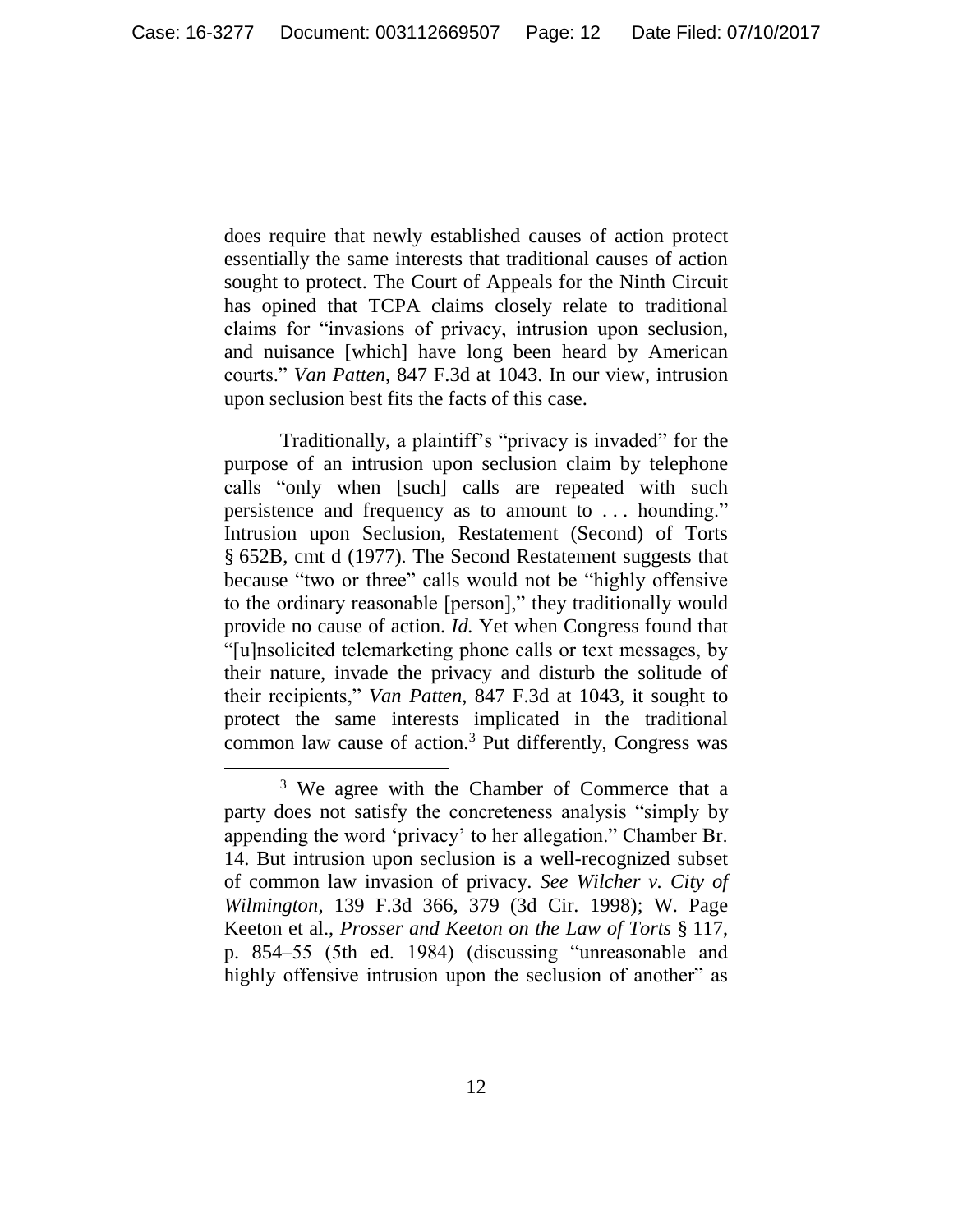not inventing a new theory of injury when it enacted the TCPA. Rather, it elevated a harm that, while "previously inadequate in law," was of the same character of previously existing "legally cognizable injuries." *Spokeo*, 136 S. Ct. at 1549. *Spokeo* addressed, and approved, such a choice by Congress.

For these reasons, we hold that Susinno has alleged a concrete, albeit intangible, harm under the Supreme Court's decision in *Spokeo* and our decision in *Horizon*. Because we so hold, we need not address her additional arguments that her various tangible injuries provide alternative grounds for standing.<sup>4</sup>

\* \* \*

"[C]ourts benefit from straightforward rules under which they can readily assure themselves of their power to hear a case." *Hertz Corp. v. Friend*, 559 U.S. 77, 94 (2010).

"consist[ing] of intentional interference with another's interest in solitude or seclusion," including "persistent and unwanted telephone calls" (footnote omitted)).

 $\overline{a}$ 

<sup>4</sup> Nor do we need to resolve the issue, not fully briefed by the parties, of whether wasted time is a tangible or intangible harm. *Compare A.D. v. Credit One Bank, N.A.*, 2016 WL 4417077, at \*7 (N.D. Ill. Aug. 19, 2016) ("tangible harms" in TCPA context may include "wasted time") *with Mey v. Got Warranty, Inc.*, 193 F. Supp. 3d 641, 648 (N.D. W. Va. 2016) ("final intangible harm" caused by unwanted calls included "wast[ing] the plaintiff's time").